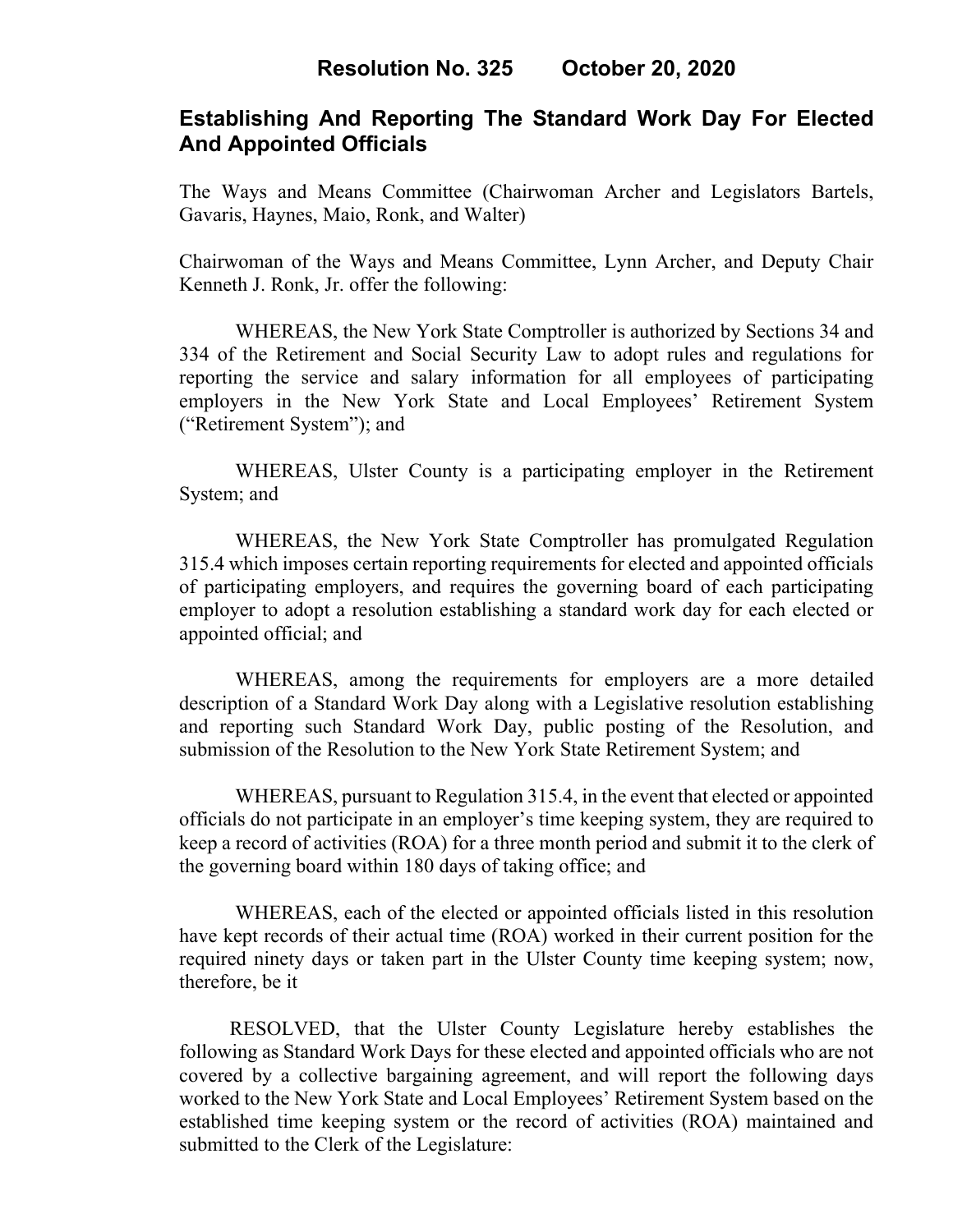# **Resolution No. 325 October 20, 2020**

## **Establishing And Reporting The Standard Work Day For Elected And Appointed Officials**

|             | כווורט באווונדע שווג   |                |             |          |                             | Participates |       | Log       |
|-------------|------------------------|----------------|-------------|----------|-----------------------------|--------------|-------|-----------|
| $\mathsf E$ |                        |                |             |          |                             | in Time      | Days  | Submitted |
| or          |                        |                |             | Standard |                             | Keeping      | per   | Mark only |
| Α           | Title                  | Last           | First       | Day      | Term                        | System       | month | if NO     |
| E           | Legislator             | Archer         | Lynn        | 6        | $1/1/2020$ -<br>12/31/2021  | no           | 7.13  |           |
| E           | Legislator             | <b>Bartels</b> | Tracey      | 6        | $1/1/2020$ -<br>12/31/2021  | no           | 11.28 |           |
| E           | Legislator             | Corcoran       | Thomas      | 6        | $1/1/2020$ -<br>12/31/2021  | no           | 7.22  |           |
| E           | Legislator             | Fabiano        | Dean        | 6        | $1/1/2020$ -<br>12/31/2021  | no           | 6.72  |           |
| E           | Legislator             | Gavaris        | John        | 6        | $1/1/2020$ -<br>12/31/2021  | no           | 6.76  |           |
| E           | Legislator             | Greene         | Manna Jo    | 6        | $1/1/2020$ -<br>12/31/2021  | no           | 13.47 |           |
| E           | Legislator             | Haynes         | Heidi       | 6        | $1/1/2020$ -<br>12/31/2021  | no           | 3.97  |           |
| E           | Legislator             | Heppner        | Jonathan    | 6        | $1/1/2020$ -<br>12/31/2021  | no           | 1.58  |           |
| E           | Legislator             | Maio           | Mary Beth   | 6        | $1/1/2020$ -<br>12/31/2021  | no           | 9.7   |           |
| E           | Legislator             | Petit          | Laura       | 6        | $1/1/2020$ -<br>12/31/2021  | no           | 10.06 |           |
| E           | Legislator             | Roberts        | Kevin       | 6        | $1/1/2020$ -<br>12/31/2021  | no           | 15.6  |           |
| E           | Legislator             | Ronk Jr.       | Kenneth     | 6        | $1/1/2020$ -<br>12/31/2021  | no           | 7.94  |           |
| E           | Legislator             | Uchitelle      | Abraham     | 6        | 1/1/2020-<br>12/31/2021     | no           | 6.16  |           |
| A           | Legislative<br>Counsel | Ragucci        | Christopher | 6        | $1/1/2020$ -<br>12/31/20211 | no           | 13.36 |           |
| A           | Legislative<br>Counsel | Pascale        | Nicholas    | 6        | $1/1/2020$ -<br>12/31/2021  | no           | 4.98  |           |
| E           | Comptroller            | Gallagher      | March       | 7        | $1/1/2020$ -<br>12/31/2021  | no           | 23.38 |           |

E= Elected A= Appointed

\* = Tier 1